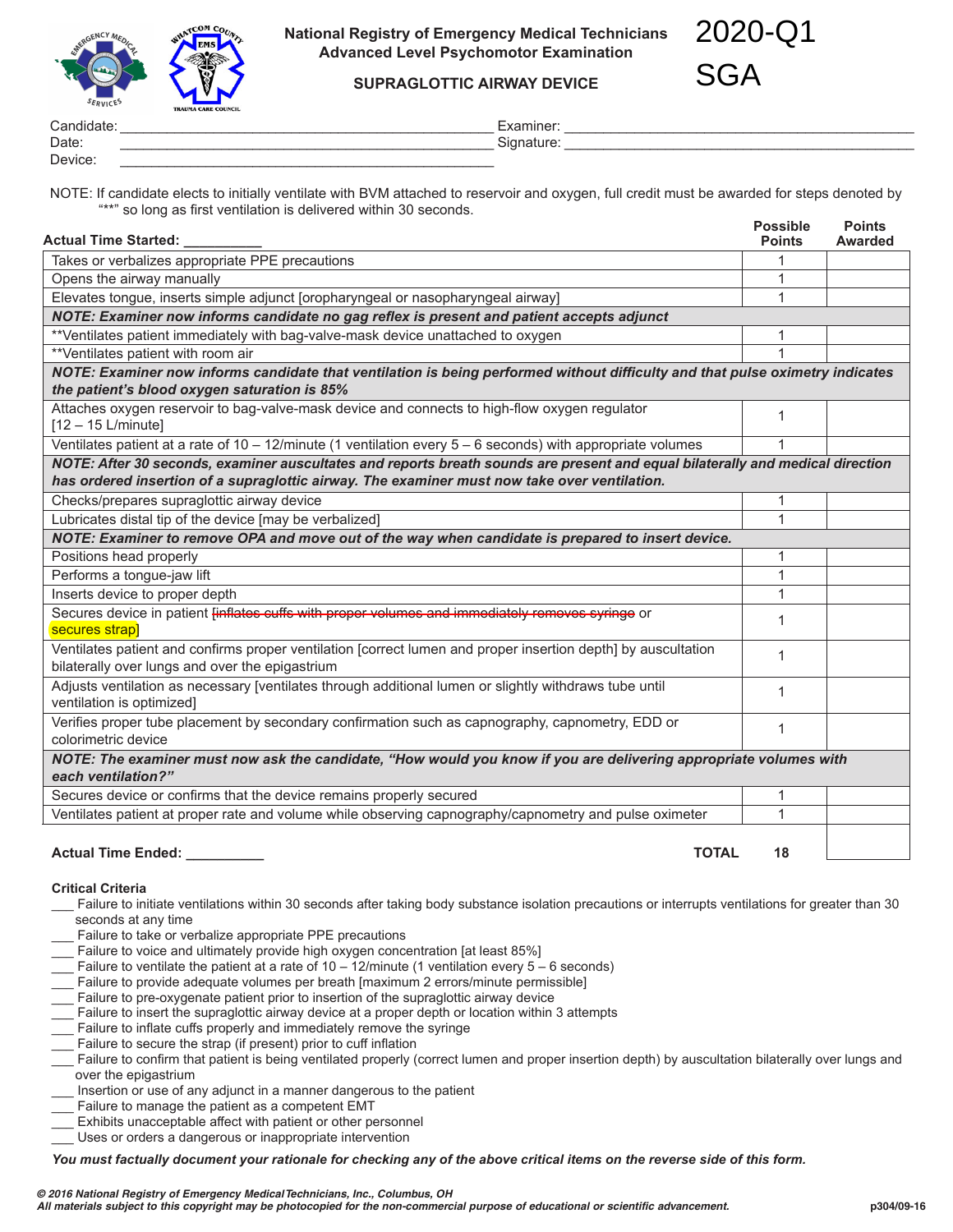

**National Registry of Emergency Medical Technicians® Emergency Medical Technician Psychomotor Examination** 

**PATIENT ASSESSMENT/MANAGEMENT – MEDICAL** 

# 2020-Q1 OB Emergency

|                                                                                                             |                                                                                      |                |                         | Examiner: Examiner and the state of the state of the state of the state of the state of the state of the state of the state of the state of the state of the state of the state of the state of the state of the state of the |                                  |                          |  |
|-------------------------------------------------------------------------------------------------------------|--------------------------------------------------------------------------------------|----------------|-------------------------|-------------------------------------------------------------------------------------------------------------------------------------------------------------------------------------------------------------------------------|----------------------------------|--------------------------|--|
| Date: $\sqrt{\frac{2}{1-\frac{1}{2}}$                                                                       |                                                                                      |                |                         |                                                                                                                                                                                                                               |                                  |                          |  |
| <b>Field Birth</b><br>Scenario #                                                                            |                                                                                      |                |                         |                                                                                                                                                                                                                               |                                  |                          |  |
| Actual Time Started: _________                                                                              |                                                                                      |                |                         |                                                                                                                                                                                                                               | <b>Possible</b><br><b>Points</b> | <b>Points</b><br>Awarded |  |
| Takes or verbalizes appropriate PPE precautions                                                             |                                                                                      |                |                         |                                                                                                                                                                                                                               | $\mathbf{1}$                     |                          |  |
| <b>SCENE SIZE-UP</b>                                                                                        |                                                                                      |                |                         |                                                                                                                                                                                                                               |                                  |                          |  |
| Determines the scene/situation is safe                                                                      |                                                                                      |                |                         |                                                                                                                                                                                                                               | 1                                |                          |  |
| Determines the mechanism of injury/nature of illness                                                        |                                                                                      |                |                         |                                                                                                                                                                                                                               | 1                                |                          |  |
| Determines the number of patients                                                                           |                                                                                      |                |                         |                                                                                                                                                                                                                               | $\mathbf{1}$                     |                          |  |
| Requests additional EMS assistance if necessary                                                             |                                                                                      |                | 1                       |                                                                                                                                                                                                                               |                                  |                          |  |
| Considers stabilization of the spine                                                                        |                                                                                      |                |                         |                                                                                                                                                                                                                               | 1                                |                          |  |
| <b>PRIMARY SURVEY/RESUSCITATION</b>                                                                         |                                                                                      |                |                         |                                                                                                                                                                                                                               |                                  |                          |  |
| Verbalizes the general impression of the patient                                                            |                                                                                      |                |                         |                                                                                                                                                                                                                               | 1                                |                          |  |
| Determines responsiveness/level of consciousness (AVPU)                                                     |                                                                                      |                |                         |                                                                                                                                                                                                                               | $\mathbf{1}$                     |                          |  |
| Determines chief complaint/apparent life-threats                                                            |                                                                                      |                |                         |                                                                                                                                                                                                                               | $\mathbf{1}$                     |                          |  |
| Assesses airway and breathing                                                                               |                                                                                      |                |                         |                                                                                                                                                                                                                               |                                  |                          |  |
| -Assessment (1 point)                                                                                       | -Assures adequate ventilation (1 point)                                              |                |                         | -Initiates appropriate oxygen therapy (1 point)                                                                                                                                                                               | 3                                |                          |  |
| Assesses circulation                                                                                        |                                                                                      |                |                         |                                                                                                                                                                                                                               |                                  |                          |  |
| -Assesses/controls major bleeding (1 point)                                                                 |                                                                                      |                | -Checks pulse (1 point) |                                                                                                                                                                                                                               | 3                                |                          |  |
| -Assesses skin [either skin color, temperature or condition] (1 point)                                      |                                                                                      |                |                         |                                                                                                                                                                                                                               |                                  |                          |  |
| Identifies patient priority and makes treatment/transport decision                                          |                                                                                      |                |                         |                                                                                                                                                                                                                               | $\mathbf{1}$                     |                          |  |
| <b>HISTORY TAKING</b>                                                                                       |                                                                                      |                |                         |                                                                                                                                                                                                                               |                                  |                          |  |
| History of the present illness                                                                              |                                                                                      |                |                         |                                                                                                                                                                                                                               |                                  |                          |  |
| -Onset (1 point)                                                                                            | -Quality (1 point)                                                                   |                | -Severity (1 point)     |                                                                                                                                                                                                                               |                                  |                          |  |
| -Provocation (1 point)                                                                                      | -Radiation (1 point)                                                                 |                | -Time (1 point)         |                                                                                                                                                                                                                               | 8                                |                          |  |
| -Clarifying questions of associated signs and symptoms related to OPQRST (2 points)<br>Past medical history |                                                                                      |                |                         |                                                                                                                                                                                                                               |                                  |                          |  |
| -Allergies (1 point)                                                                                        | -Past pertinent history (1 point)                                                    |                |                         |                                                                                                                                                                                                                               | 5                                |                          |  |
| -Medications (1 point)                                                                                      | -Last oral intake (1 point)                                                          |                |                         | -Events leading to present illness (1 point)                                                                                                                                                                                  |                                  |                          |  |
| <b>SECONDARY ASSESSMENT</b>                                                                                 |                                                                                      |                |                         |                                                                                                                                                                                                                               |                                  |                          |  |
| Assesses affected body part/system                                                                          |                                                                                      |                |                         |                                                                                                                                                                                                                               |                                  |                          |  |
| -Cardiovascular                                                                                             | -Neurological                                                                        | -Integumentary |                         | -Reproductive                                                                                                                                                                                                                 | 5                                |                          |  |
| -Pulmonary                                                                                                  | -Musculoskeletal                                                                     | -GI/GU         |                         | -Psychological/Social                                                                                                                                                                                                         |                                  |                          |  |
| <b>VITAL SIGNS</b>                                                                                          |                                                                                      |                |                         |                                                                                                                                                                                                                               |                                  |                          |  |
| -Blood pressure (1 point)                                                                                   | -Pulse (1 point)                                                                     |                |                         | -Respiratory rate and quality (1 point each)                                                                                                                                                                                  | 4                                |                          |  |
| States field impression of patient                                                                          |                                                                                      |                |                         |                                                                                                                                                                                                                               | $\mathbf{1}$                     |                          |  |
| Interventions [verbalizes proper interventions/treatment]                                                   |                                                                                      |                |                         |                                                                                                                                                                                                                               | $\overline{1}$                   |                          |  |
| <b>REASSESSMENT</b>                                                                                         |                                                                                      |                |                         |                                                                                                                                                                                                                               |                                  |                          |  |
| Demonstrates how and when to reassess the patient to determine changes in condition                         |                                                                                      |                |                         |                                                                                                                                                                                                                               | 1                                |                          |  |
| Provides accurate verbal report to arriving EMS unit                                                        |                                                                                      |                |                         |                                                                                                                                                                                                                               | $\mathbf{1}$                     |                          |  |
| <b>Actual Time Ended:</b>                                                                                   |                                                                                      |                |                         | <b>TOTAL</b>                                                                                                                                                                                                                  | 42                               |                          |  |
| <b>CRITICALCRITERIA</b>                                                                                     |                                                                                      |                |                         |                                                                                                                                                                                                                               |                                  |                          |  |
|                                                                                                             | Failure to initiate or call for transport of the patient within 15 minute time limit |                |                         |                                                                                                                                                                                                                               |                                  |                          |  |
|                                                                                                             | Failure to take or verbalize appropriate PPE precautions                             |                |                         |                                                                                                                                                                                                                               |                                  |                          |  |
|                                                                                                             | Failure to determine scene safety before approaching patient                         |                |                         |                                                                                                                                                                                                                               |                                  |                          |  |

\_\_\_\_ Failure to voice and ultimately provide appropriate oxygen therapy

\_\_\_\_ Failure to assess/provide adequate ventilation

\_\_\_\_ Failure to find or appropriately manage problems associated with airway, breathing, hemorrhage or shock

\_\_\_\_ Failure to differentiate patient's need for immediate transportation versus continued assessment or treatment at the scenee

Performs secondary examination before assessing and treating threats to airway, breathing and circulation

Orders a dangerous or inappropriate intervention

\_\_\_\_ Failure to provide accurate report to arriving EMS unit

- \_\_\_\_ Failure to manage the patient as a competent EMT
- \_\_\_\_ Exhibits unacceptable affect with patient or other personnel

\_\_\_\_ Uses or orders a dangerous or inappropriate intervention

*You must factually document your rationale for checking any of the above critical items on the reverse side of this form.*